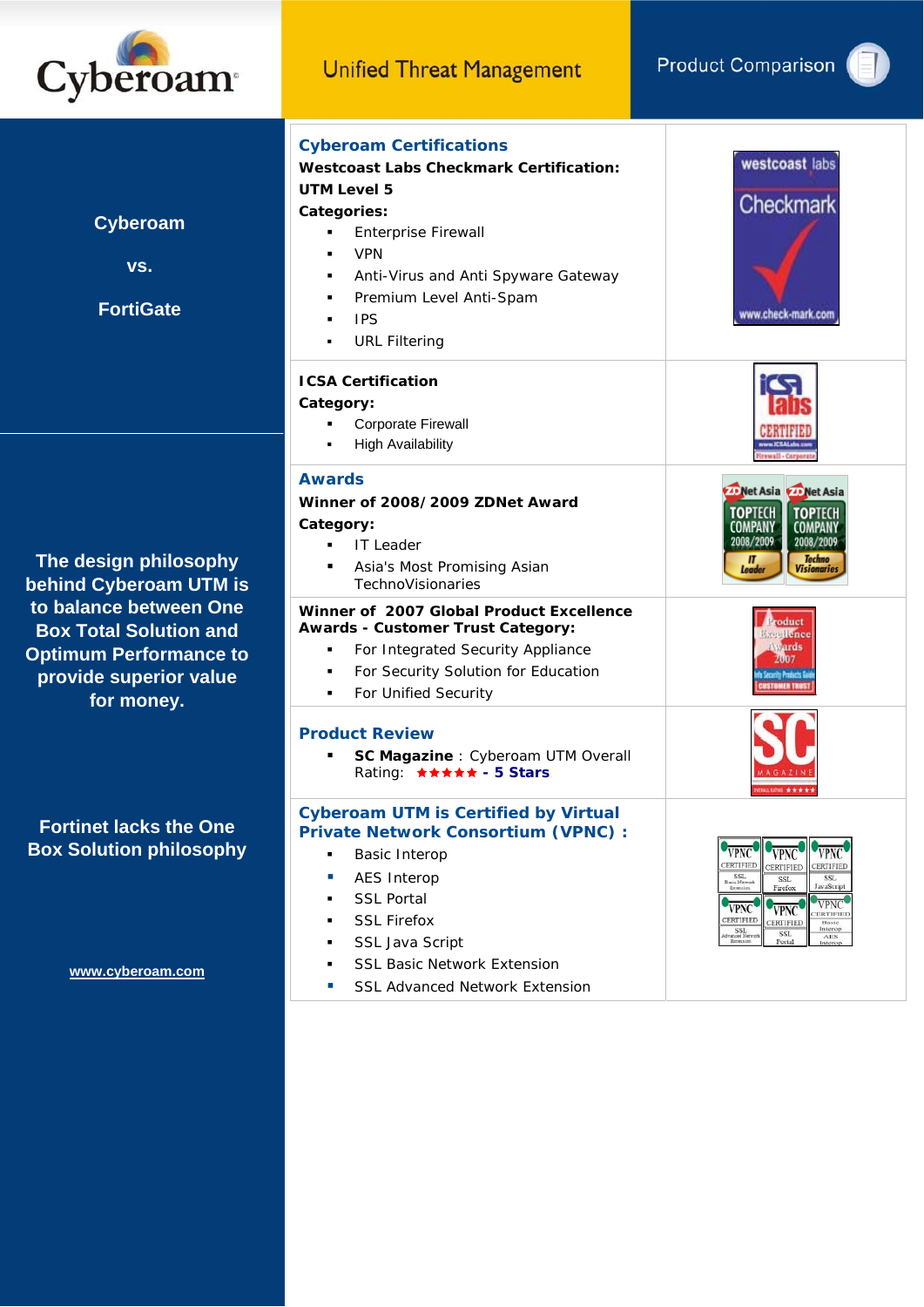| Cyberoam - CR200i: 5 Stars Rating |       | FortiGate-110C: 4 Stars Rating |      |
|-----------------------------------|-------|--------------------------------|------|
| <b>Product Rating</b>             |       | <b>Product Rating</b>          |      |
| <b>Features</b>                   | ***** | Features                       | **** |
| Ease of Use                       | ***** | Ease of Use                    | **** |
| Performance                       | ***** | Performance                    | **** |
| Documentation                     | ***** | Documentation                  | **** |
| Support                           | ***** | Support                        | **** |
| Value for Money                   | ***** | Value for Money                | **** |
| <b>Overall Rating</b>             | ***** | <b>Overall Rating</b>          | **** |
|                                   |       |                                |      |

|  |  | <b>SC Magazine's Comparative Review:</b> |  |
|--|--|------------------------------------------|--|
|--|--|------------------------------------------|--|

| FortiGate-110C: 4 Stars Rating |       |  |
|--------------------------------|-------|--|
| Product Rating                 |       |  |
| Features                       | ***** |  |
| Ease of Use                    | ***** |  |
| Performance                    | ***** |  |
| Documentation                  | ***** |  |
| Support                        | ***** |  |
| Value for Money                | ***** |  |
| <b>Overall Rating</b>          | ★★★★☆ |  |

# **Cyberoam's Real-Time RPD™ Anti Spam Technology**

Cyberoam's RPD™ technology focuses on detecting recurrent message patterns in outbreaks. Message patterns are extracted from the message envelope, headers, and body. Patterns are extracted in real time from the message hashes being continuously sent to the detection centers.

#### **A Graphical comparison of Anti Spam Spastics**:

**1.** Cyberoam's Better Spam Detection Rate:

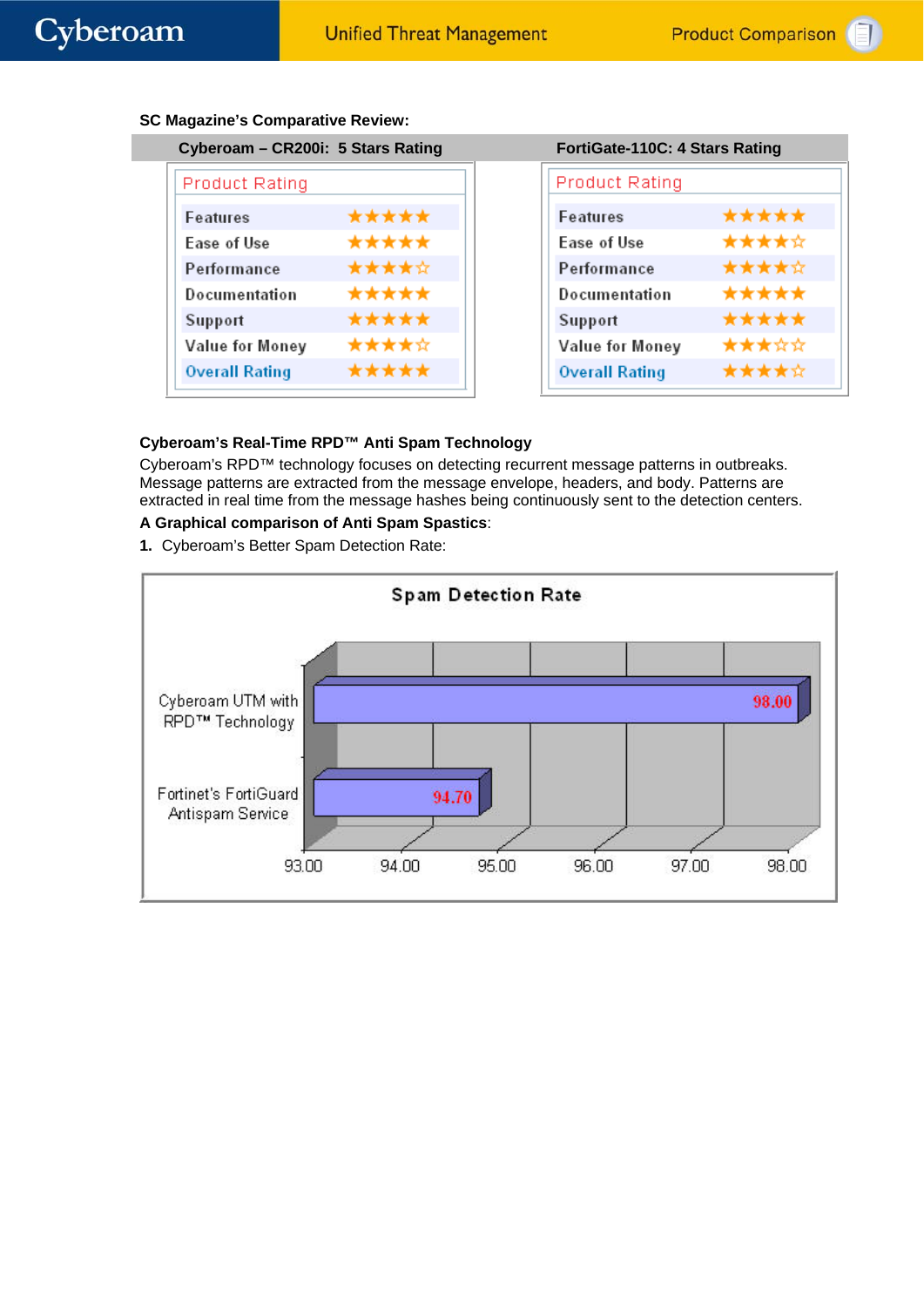**2.** Cyberoam UTM's Minimal False Positive Rate:



If the user wants, Cyberoam also provides a Self Service Spam Quarantine area.

#### **Note**:

- The Fortigate numbers were taken from the Fortigate Knowledge Base. The link has now been disabled.
- Fortigate publishes number of Fortimail. It is a secure email appliance and entails extra capital and operational overheads.

### **Cyberoam Minimizes the Window of Vulnerability**

Cyberoam provides proactive protection against new email-borne virus outbreaks, hours before the signatures are released. It has introduced the proactive virus detection technology which detects and blocks the new outbreaks immediately and accurately.

It provides a critical first layer of defense by intelligently blocking suspicious mail during the earliest stage of a virus outbreak.



# **Gateway Load Balancing vs. Load Sharing: Automated vs. Manual**

Cyberoam UTM provides Load Balancing. FortiGate provides Load Sharing.

Load sharing means one can split the traffic from a network to be transported by different routers (paths). So it requires a pre-specified manual route configuration and there is no balancing.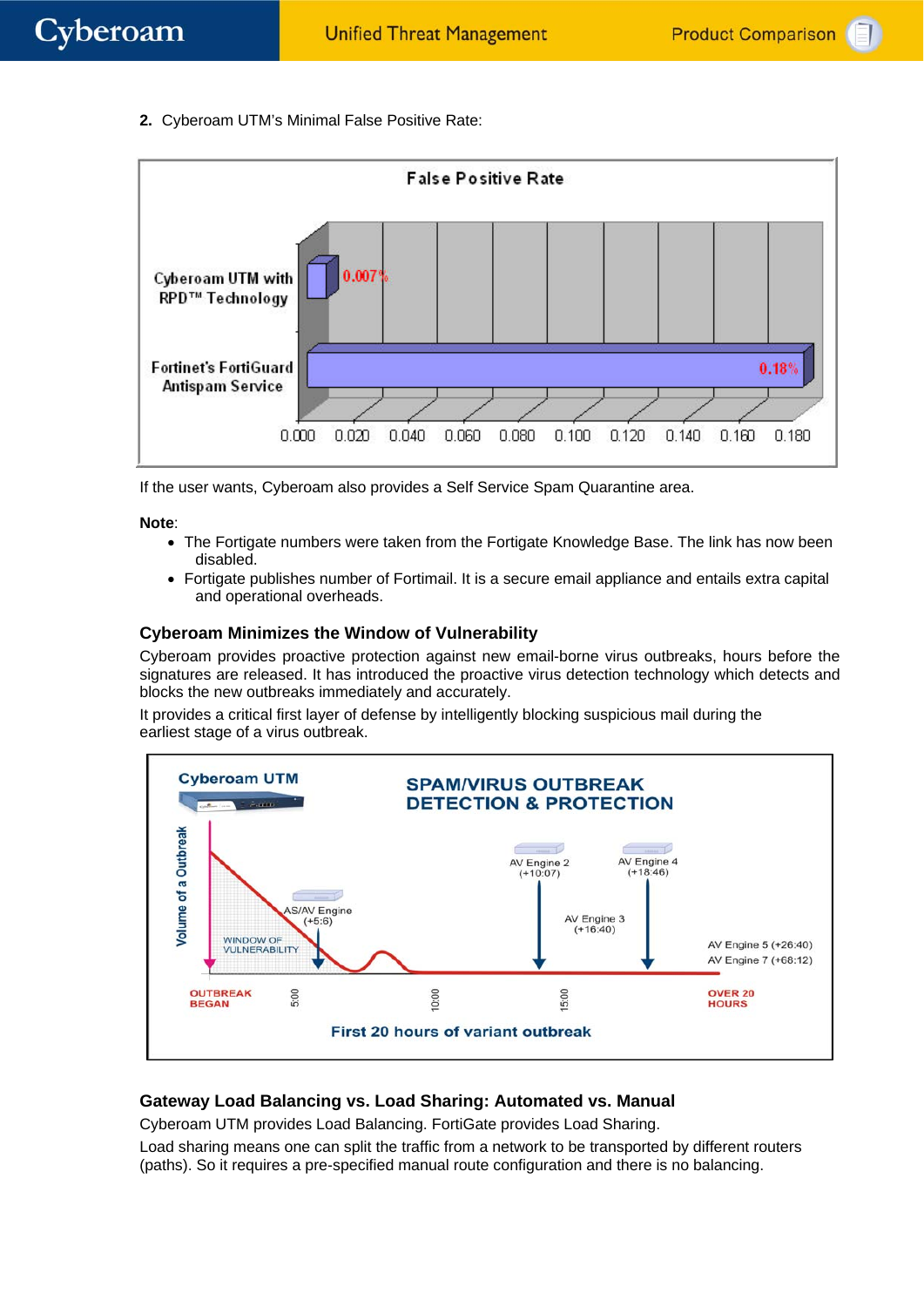Load balancing means distributing the traffic as per defined weights dynamically among different paths to avoid link congestion and saturation. This can be done per destination in a round-robin fashion. The packets sent by a host follow different paths to the same destination. All paths belong to all hosts. So, as per the pre defined weights, the links are used. In case a specific user needs to use a particular gateway; that can also be configured.

### **Multiple Gateway Support: Cyberoam Checks the Link for its Functional Requirement**

FortiGate supports a Single Ping Rule to query the status of multiple gateways. If the ISP or the external site has blocked the ICMP Ping, this rule can fail.

Cyberoam supports Multiple Failover Conditions using which a link status can be queried for the specific functional purpose. Apart from the ICMP ping, Cyberoam also supports UDP and TCP protocols to query the link status.

This implies that in case a specific link is used for a database server for UDP traffic and the ping does not reply, FortiGate will consider it non-functional. While Cyberoam UTM will send an UDP Echo to check the link status, and in case it received a reply, the link is functional.

# **Reporting**



To get reporting in FortiGate the customer need to purchase and deploy FortiAnalyzer with a Fortigate appliance. This is a steep escalation in terms of Capital Expenditure and Operational Expenditure.

In spite of this extra Capex and Opex there are a few reporting features that Fortinet still lacks:

- **1.** User-wise reports of all types (Web Filtering, Internet Surfing, IPS)
- **2.** User-wise Data Transfer
- **3.** User-wise Search Keywords (reports of web searches)
- **4.** Web Surfing Trends reports per: User, Organization, Site, Category(graphical reports)
- **5.** Compliance reporting comprising of: HIPAA, GLBA, SOX, PCI, FISMA

Cyberoam also supports external reporting – iView.

# **Overview of Cyberoam's Security Approach:**

- Who do you give access to: An IP Address or a User?
- Whom do you wish to assign security policies: User Name or IP Addresses?
- In case of an insider attempted breach, whom do you wish to see: User Name or IP Address?
- How do you create network address based policies in a DHCP and a Wi-Fi network?
- How do you create network address based policies for shared desktops?

Cyberoam UTM approaches the Security paradigm from the *identity* perspective. The blended threats circumvent the perimeter defense and launch an attack from within. The network's own resources are used to subvert it. The main target is thus the end user who knowingly or unknowingly breaches the perimeter defense.

While providing a robust perimeter defense, Cyberoam UTM's Identity-based access control technology ensures that every user is encapsulated in a tight, yet granular security policy that spans across Cyberoam UTM's Firewall/VPN, Gateway Anti Virus, Anti-Spam, Web Filtering, Intrusion Prevention (IPS) and Bandwidth Management solutions.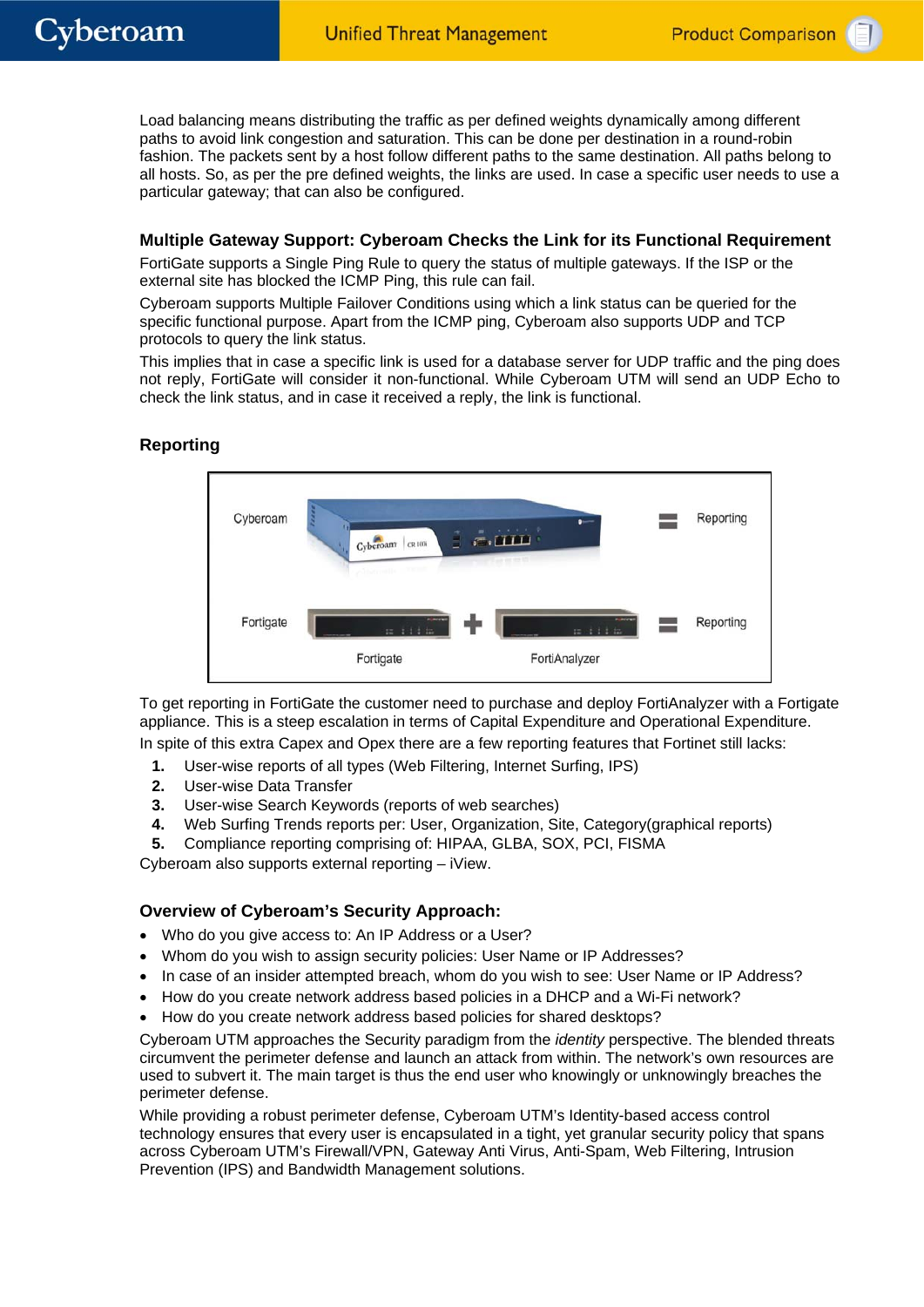#### **Head to Head:**

| <b>Points to Ponder</b>                                                                                                                                                                                                                                                                                                                                                                  | <b>Fortigate</b>                                                                                                                                                                   | <b>Cyberoam UTM</b>                                                                                                                                                                                                                                                                                                                                                                                                                                                                                                                |
|------------------------------------------------------------------------------------------------------------------------------------------------------------------------------------------------------------------------------------------------------------------------------------------------------------------------------------------------------------------------------------------|------------------------------------------------------------------------------------------------------------------------------------------------------------------------------------|------------------------------------------------------------------------------------------------------------------------------------------------------------------------------------------------------------------------------------------------------------------------------------------------------------------------------------------------------------------------------------------------------------------------------------------------------------------------------------------------------------------------------------|
| Identity based security -<br><b>Cyberoam's First Movers</b><br>Advantage:<br>UTM's Single platform demands<br>an approach that holds the<br>diverse solutions together to<br>strengthen and provide a<br>simplistic operational synergy.<br>The best security system is<br>vulnerable to human error. If the<br>end user is contained in a<br>decision matrix, it lends<br>completeness. | Fortigate lacked a user-centric<br>approach till Forti OS 4.0.<br>It has recently added this<br>feature, which is still a catch-<br>up feature and lacks the level<br>of maturity. | Cyberoam was one of the first UTM<br>solutions that embedded user<br>identity in the firewall rule matching<br>criteria apart from MAC address, IP<br>address, protocol and time<br>schedule.<br>Similarly, the firewall actions are<br>extended to include policy based<br>control over all the member security<br>features like Filtering, Anti Virus,<br>Anti Spam, IPS and Bandwidth<br>Management.<br>User's identity binds Cyberoam<br>UTM's security features together to<br>create a single consolidated<br>security unit. |
| <b>Total VPN Solution:</b><br>With mobile workforce on the<br>rise, VPN has become a<br>mainstay to promote secure<br>connectivity to remote users.<br>VPN ensures that the<br>organizational resources are<br>utilized securely over public<br>networks.                                                                                                                                | Fortigate has PPTP, L2TP,<br>IPSec and SSL VPN, on<br>appliance.                                                                                                                   | Cyberoam has PPTP, L2TP, IPSec<br>and SSL VPN, on appliance.                                                                                                                                                                                                                                                                                                                                                                                                                                                                       |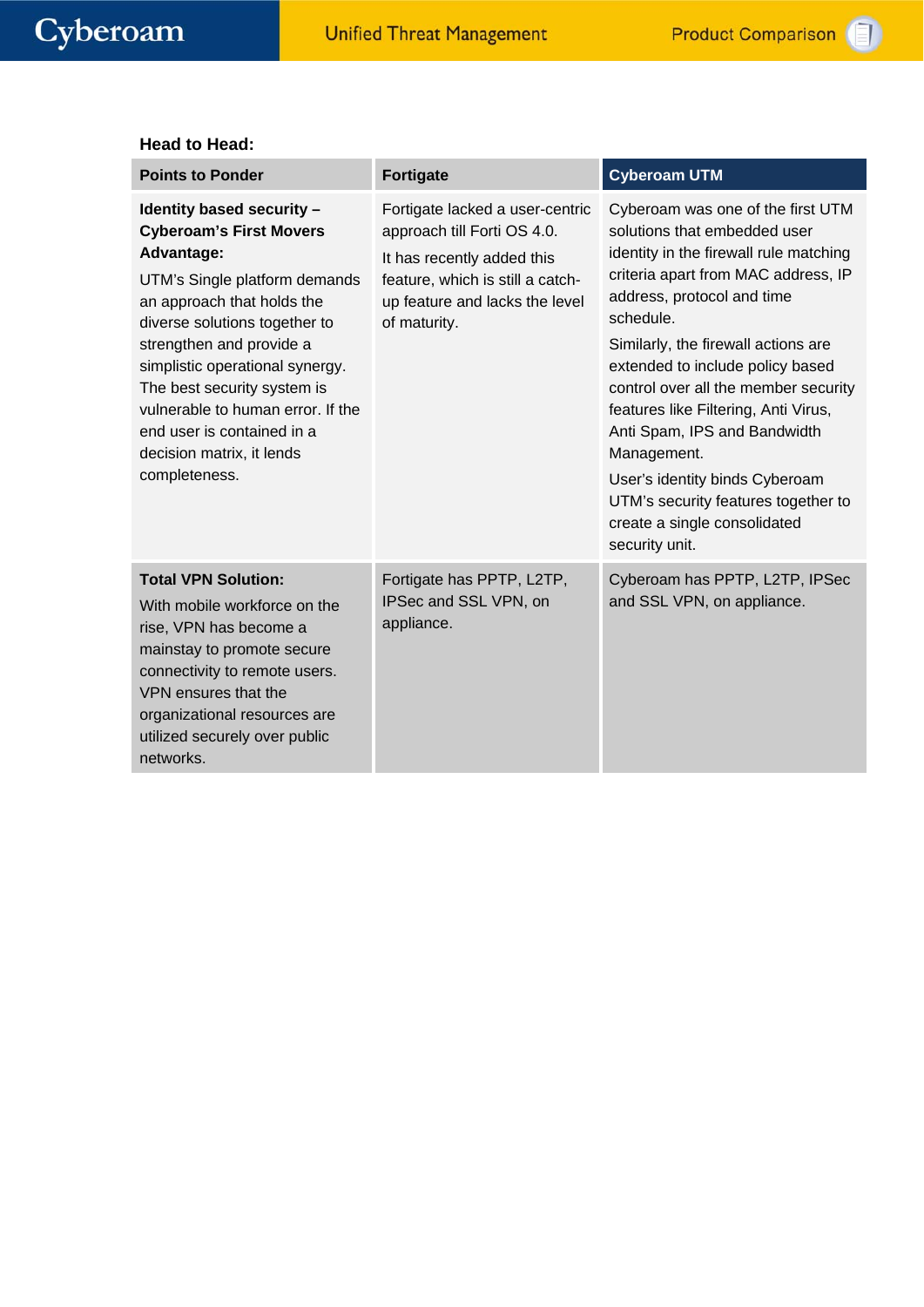| <b>Points to Ponder</b>                                                                                                                                                                                                                                                                                                                                                                                                                                                                                     | <b>Fortigate</b>                                                                                                                                                                                                                                                                                                                                                              | <b>Cyberoam UTM</b>                                                                                                                                                                                                                                                                                                                                                                                                                                                                                                                                                                                                                                                                                                         |
|-------------------------------------------------------------------------------------------------------------------------------------------------------------------------------------------------------------------------------------------------------------------------------------------------------------------------------------------------------------------------------------------------------------------------------------------------------------------------------------------------------------|-------------------------------------------------------------------------------------------------------------------------------------------------------------------------------------------------------------------------------------------------------------------------------------------------------------------------------------------------------------------------------|-----------------------------------------------------------------------------------------------------------------------------------------------------------------------------------------------------------------------------------------------------------------------------------------------------------------------------------------------------------------------------------------------------------------------------------------------------------------------------------------------------------------------------------------------------------------------------------------------------------------------------------------------------------------------------------------------------------------------------|
| <b>Comprehensive Anti Virus and</b><br><b>Anti Spam Protection:</b><br>Viruses, Trojans, Spyware and<br>other Malware infiltrate an<br>organization through internet<br>using various vectors. From mail<br>to Web surfing to Instant<br>Messaging all are the most<br>common mediums of infection.<br>Zero day attacks are a very<br>potent weapon which is wielded<br>to achieve maximum penetration<br>as the traditional security<br>systems are reactive in natures<br>and rely heavily on signatures. | Fortigate does not have a<br>Zero Day Protection.<br>As they have a proprietary<br>anti virus feature which is<br>signature driven and reactive<br>in nature, the security gap is<br>glaring.<br>Fortigate has a response time<br>of three (3) hours to release<br>an anti-malware signature.<br>Reference:<br>www.fortinet.com/doc/solution<br>brief/antivirus_sol_brief.pdf | Cyberoam has the industry's best<br>gateway anti virus solution -<br>Kaspersky. It has one of the best<br>response-time as compared to<br>Fortinet AV.<br>Cyberoam's Virus Outbreak<br>Detection technology is a proactive,<br>signature-less proactive security<br>technology, which primarily defends<br>the organization against Zero Day<br>Attacks.<br>Cyberoam detects all malware on<br>all Web, Mail and IM protocols. It<br>also scans forty (40) different types<br>of compressed files.<br>Kaspersky has a response time that<br>is less than 2 hours.<br>References:<br>http://forum.kaspersky.com/index.p<br>hp?showtopic=7735<br>http://usa.kaspersky.com/about-<br>us/comparative_test.php?test=Resp<br>onse |
| <b>Adaptable AV/AS Scans:</b><br>For most users, missing a<br>legitimate email is an order of<br>magnitude worse than receiving<br>spam or virus.<br>When a critical mail gets<br>classified as a virus or a spam<br>you should have the right to<br>choose; what to allow and block                                                                                                                                                                                                                        | Fortigate provides limited<br>control over its AV and AS<br>scans.<br>To get granular controls over<br>the mail traffic, the users are<br>urged to buy, FortiMail.<br>This is a separate mail<br>security device.                                                                                                                                                             | Using Cyberoam UTM you can<br>define custom spam filtering rules<br>based on sender or recipient, IP<br>address, mime header and<br>message size.<br>You have the flexibility to tweak a<br>spam scan as per your needs,<br>rather than adjusting yourself to the<br>way a security solution operates.<br>All these are features are given in<br>One Box - Cyberoam.                                                                                                                                                                                                                                                                                                                                                        |